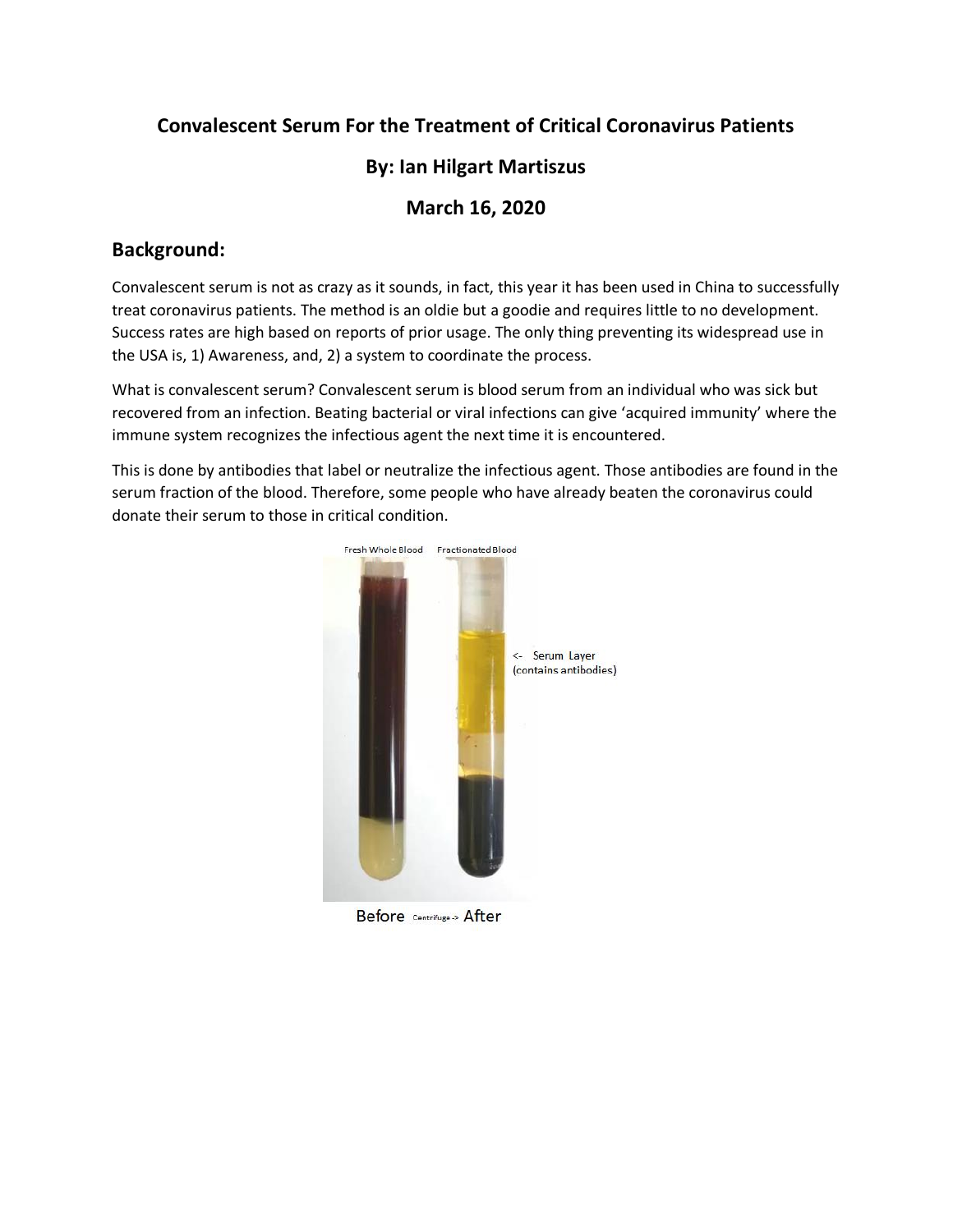#### **History:**

Serum therapies have been around since the late 1800's. In fact. the 1901 Nobel Prize was awarded to Emil Behring for his pioneering work on them. Dr. Behring is responsible for beating a diphtheria epidemic in Germany with the use of equine serum therapy.

Since then there have been numerous reports of its use in medical literature, here is a sample:

- *Serum therapy against SARS coronavirus*: "Use of convalescent plasma therapy in SARS patients in Hong Kong." https://www.researchgate.net/publication/8113530 Use of convalescent plasma therapy in SARS patients in Hong Kong
- *Convalescent therapy against 1918 Spanish flu*: "The use of convalescent human serum in influenza pheumonia – A preliminary report." <https://www.ncbi.nlm.nih.gov/pmc/articles/PMC1362336/?page=1>

News article about China's use of convalescent therapy against COVID-19 in February, 2020:

• "China puts 245 COVID-19 patients on convalescent plasma therapy" [http://www.xinhuanet.com/english/2020-02/28/c\\_138828177.htm](http://www.xinhuanet.com/english/2020-02/28/c_138828177.htm)

*There are several pieces needed to make this work. They are listed below:*

#### **1. Convalescent Identification:**

Identify anyone who 1) produce antibodies and, 2) will sell or donate their serum.

Serological testing can identify people who produce COVID-19 antibodies even if they do not have an active infection. The CDC currently has 2 such tests in development:

- 1. <https://www.cdc.gov/coronavirus/2019-ncov/about/testing.html>
- 2. [https://www.bloomberg.com/opinion/articles/2020-03-13/roche-coronavirus-testing](https://www.bloomberg.com/opinion/articles/2020-03-13/roche-coronavirus-testing-approval-should-be-just-start)[approval-should-be-just-start](https://www.bloomberg.com/opinion/articles/2020-03-13/roche-coronavirus-testing-approval-should-be-just-start)

Safety: Testing needs to rule out donors with an active infection. Convalescent serum should also be organized into ABO- blood groups and tested for other infectious diseases.

Anyone who tests positive for an active infection would be recorded in case they need serum therapy in the future. After their infection passes they could become a serum donor.

#### **2. Logistics**

The system will work best if these steps occur on a local or state level: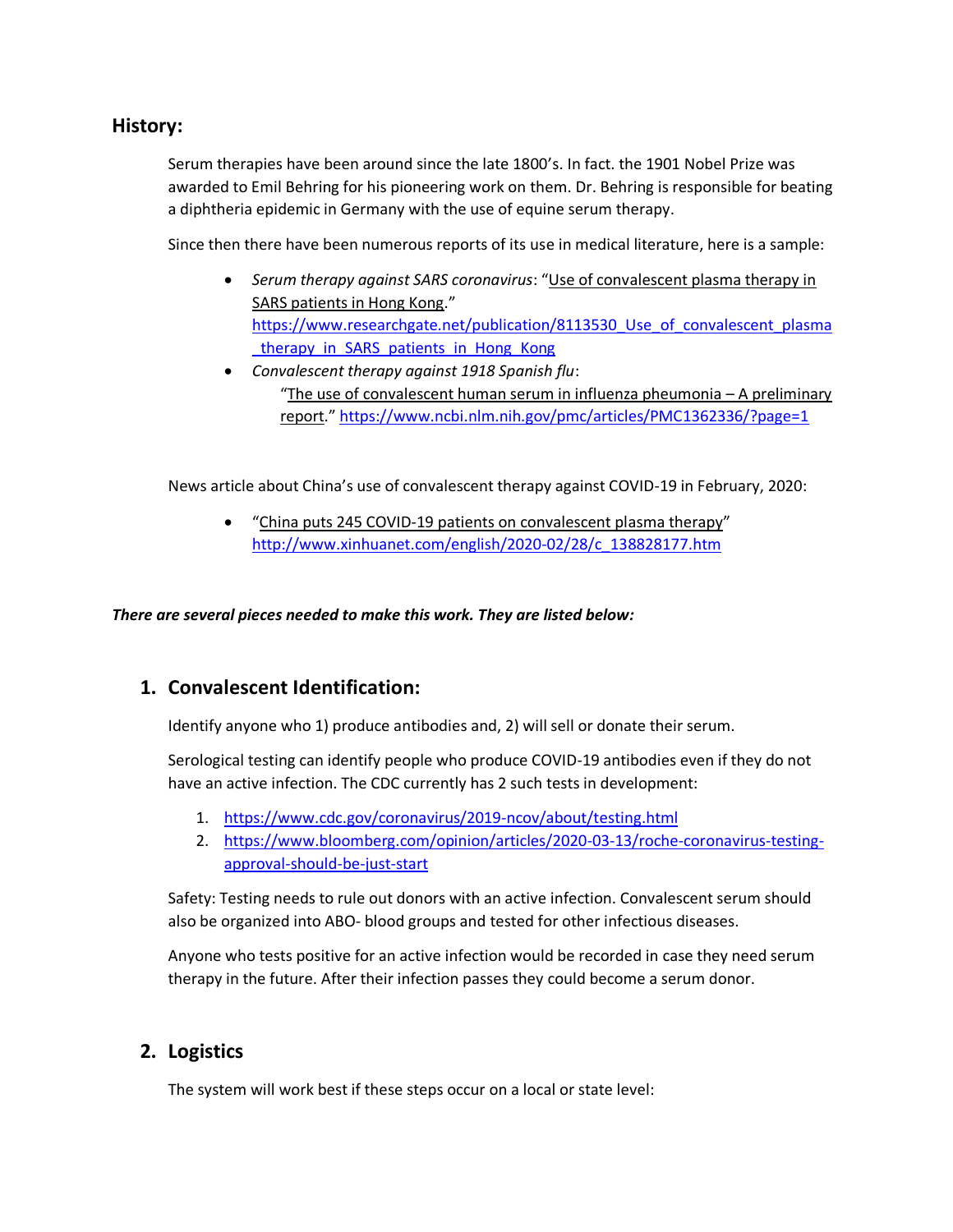- 1.COVID-19 testing
- 2. Serum donation
- 3. Serum safety screening
- 4. Serum therapy treatments for critical patients

There are advantages to a local or state system. First, it is faster to transport serum over shorter distances. Second, regional differences in COVID-19 strains may give greater antibody affinity to local viral strains.

Centralized state or major metro laboratories could streamline COVID-19 testing, safety screening and barcoding. Therapeutic serum would next be transported to medical centers throughout the state.

One of the critical elements is widespread testing to identify potential donors and a database to track results.

#### **3. Who is needed?**

Identity of people who have tested positive for COVID-19. They would be contacted about donating or receiving serum.

Coordination with state health departments is necessary to collect serum and distribute to ICUs in need. Guidance needs to be given to physicians on how to administer the serum. Labs will need to do safety screening on serum, which can be done concurrent to COVID-19 screening.

Serum can either be collected by whole blood collection (Red cross maybe?) or plasmapheresis.

#### **4. Which patients receive the serum and how much is needed?**

Serum therapy should only be reserved for patients who are in poor condition and not improving. According to serum therapy medical literature, patients have the most favorable response when administration occurs within 11-14 days of infection onset.

Reported dosages per patient vary from 100cc to 1000cc. Keep in mind that this type of therapy has never been standardized and antibody titers were unknown in the previous occasions that serum therapy was used.

The healthcare system would immediately benefit because patients who improve with serum therapy will free up resources for others who aren't in as good of shape.